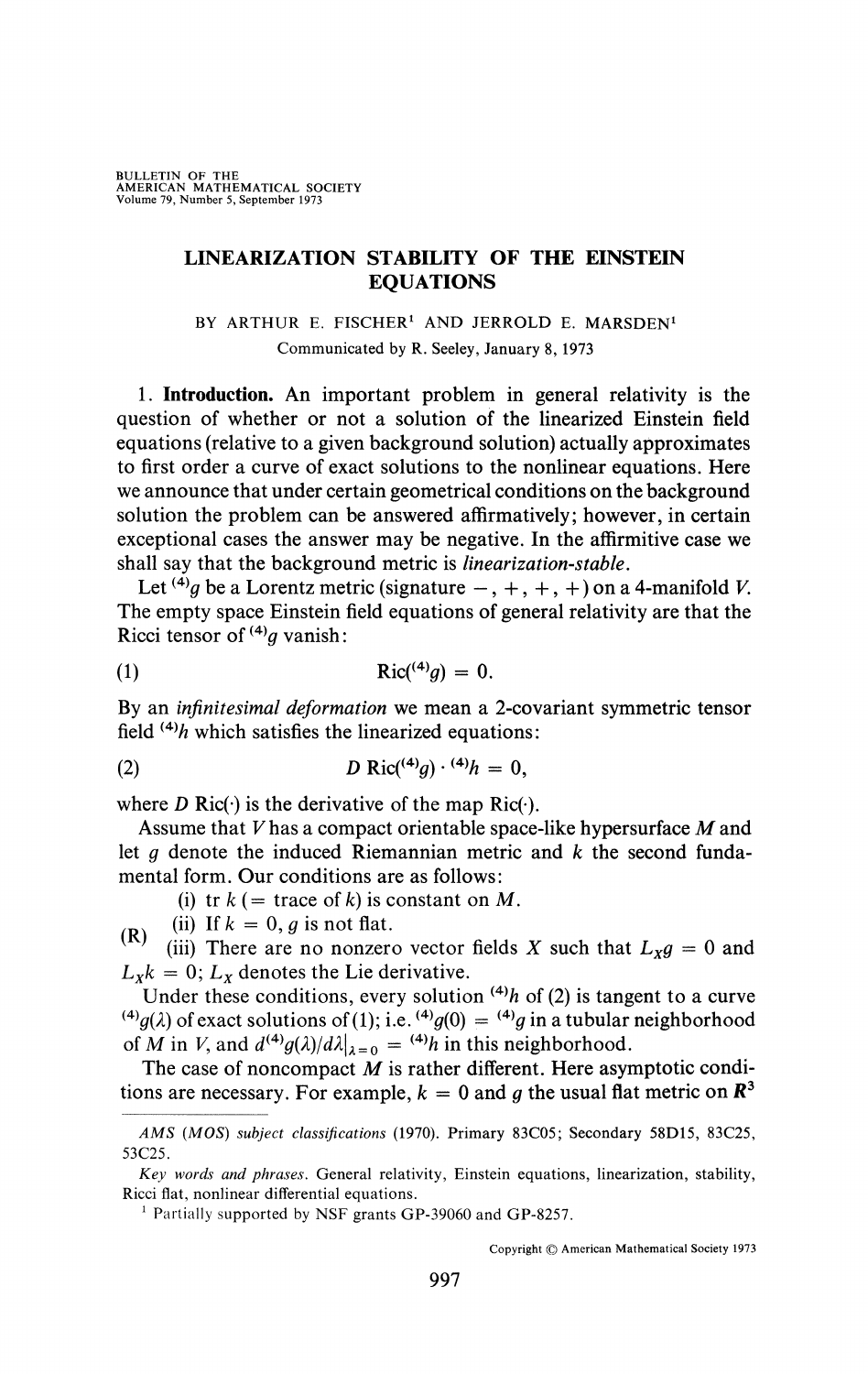is not excluded. Thus the usual Minkowski metric on *R\** is linearization stable in a tubular neighborhood of the hypersurface  $M = \mathbb{R}^3$ . This result was obtained independently using other methods by Y. Choquet-Bruhat and S. Deser [5]. The treatment of the general noncompact case is in spirit similar, although there are certain technical difficulties associated with elliptic operators which enter the problem. Details of this and of the present work will appear elsewhere **[11].** 

2. **Notation and summary of the method.** Let M be a compact oriented 3-manifold without boundary. Let  $\mathcal M$  be the space of  $C^{\infty}$  Riemannian metrics on  $M$ ,  $S_2$  the space of 2-covariant symmetric tensor fields on  $M$ ,  $S<sup>2</sup>$  the 2-contravariant symmetric tensor fields,  $C<sup>\infty</sup>$  the smooth scalar functions on M, and *X* the smooth vector fields on *M.* 

In the technical proofs it is necessary to use the Sobolev *H<sup>s</sup>* topology on these spaces and to pass to  $C^{\infty}$  by a regularity argument (as in [6]), but here we shall work directly in  $C^{\infty}$  for simplicity.

As is well known [1], [8], every space-like hypersurface in a Ricci flat Lorentz manifold satisfies the *constraint equations:* 

(3) 
$$
\mathscr{H}(g,\pi) = (\frac{1}{2}(\text{tr }\pi)^2 - \pi \cdot \pi) + R(g) = 0, \delta(g,\pi) = -\pi^{ij}_{;i} = 0.
$$

Here *g* is the metric induced on the hypersurface, *R* is the scalar curvature of g, and  $\pi = ((\text{tr } k)g - k)^{-1} \in S^2$  where k is the second fundamental form, and  $^{-1}$  denotes the contravariant form of a covariant tensor. Also,  $\pi \cdot \pi = \pi^{ij}\pi_{ij} \in C^{\infty}$ . Note that  $\pi$  is often taken to be a tensor density as in **[1],** [3] and **[4],** but here it is a tensor.

Conversely, every solution  $(q, \pi)$  of (3) gives rise to a Ricci flat spacetime in a neighborhood of the hypersurface; see [9] and references therein.

The solutions of the constraint equations may be regarded as a certain subset *%* of the tangent bundle of *M*,  $T\mathcal{M} \approx \mathcal{M} \times S_2 \approx \mathcal{M} \times S^2$ . Our method is to show that in a neighborhood of regular points, i.e., points satisfying the conditions  $(R)$ ,  $\mathscr C$  is a smooth submanifold of  $T\mathscr M$ . From this it follows that if  $(h, \omega) \in S_2 \times S^2$  is tangent to  $\mathscr C$  at a regular point  $(q, \pi)$ , there is a  $\delta > 0$  and a smooth curve  $(q(\lambda), \pi(\lambda)) \in \mathscr{C}, -\delta < \lambda < \delta$ , which is tangent to  $(h, \omega)$  at  $(q, \pi)$ .

If <sup>(4)</sup>h is a solution of (2), then <sup>(4)</sup>h induces a solution (h,  $\omega$ ) of the linearized constraint equations. Thus if  $(q, \pi)$  satisfies the conditions (R), we obtain a curve of solutions to the constraint equations and by the existence theory for the Einstein equations, we get our desired curve of solutions <sup>(4)</sup> $g(\lambda)$  to (1) which is tangent to <sup>(4)</sup>h.

3. **The constraint submanifold.** Let

$$
\mathscr{C}_{\mathscr{H}}=\mathscr{H}^{-1}(0)=\{(g,\pi)\,|\,\mathscr{H}(g,\pi)=0\},\
$$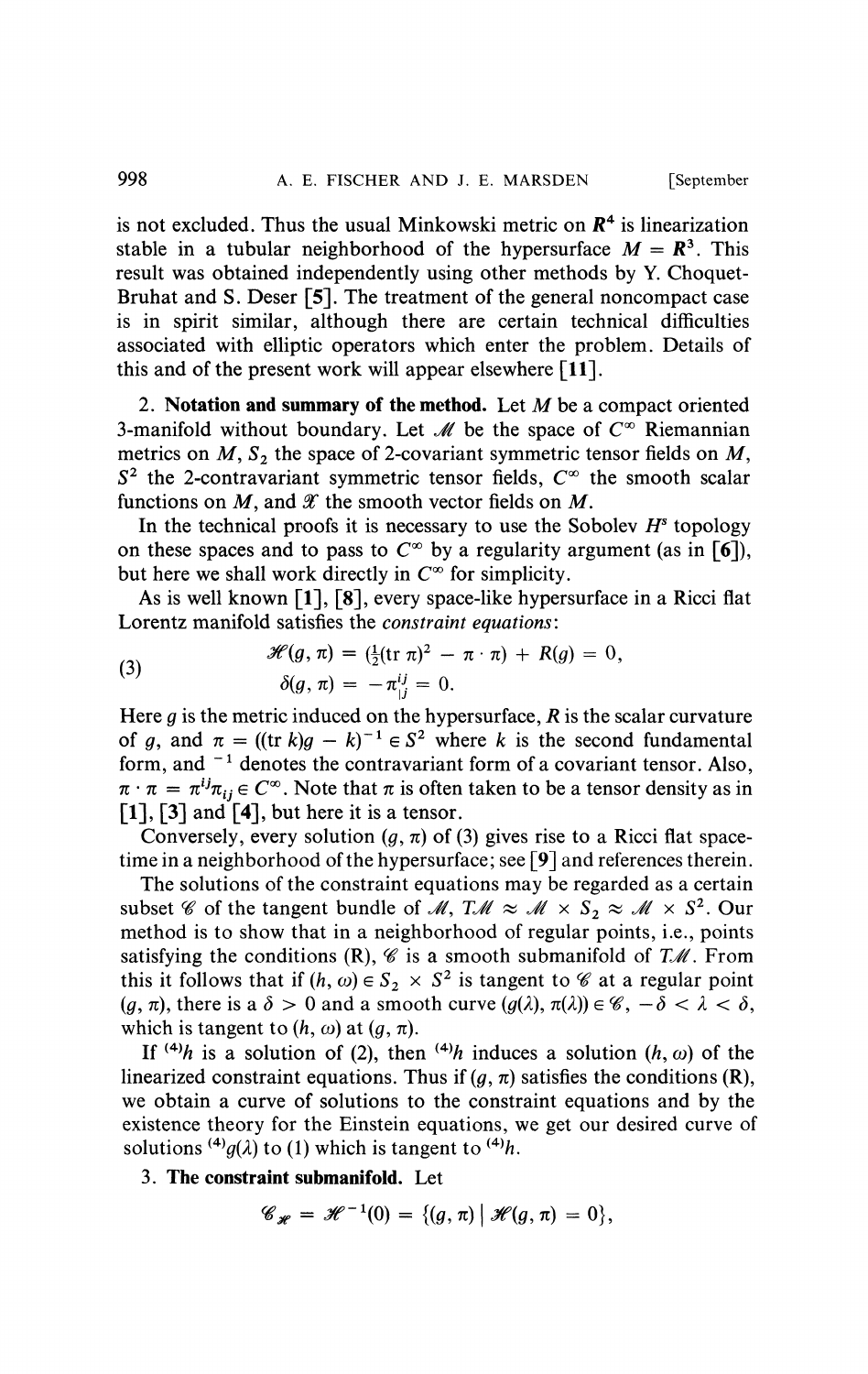the set of solutions to the Hamiltonian constraint. Note that  $k = 0$  is equivalent to  $\pi = 0$ .

THEOREM 1. Let  $(g, \pi) \in \mathcal{C}_{\mathcal{H}}$  satisfy condition (ii) of (R). Then in a *neighborhood of*  $(g, \pi)$ ,  $\mathscr{C}_{\mathscr{H}}$  is a smooth submanifold of TM.

SKETCH OF PROOF. Consider  $\mathcal{H}: T\mathcal{M} \to C^{\infty}$ . We show that  $D\mathcal{H}(g,\pi)$ is surjective so that  $\mathcal H$  is a submersion at  $(g, \pi)$ . It follows from the implicit function theorem (using Sobolev spaces here) that  $\mathcal{H}^{-1}(0)$  is then a smooth submanifold in a neighborhood of  $(q, \pi)$ .

From A. Lichnerowicz  $\lceil 12 \rceil$  we have the classical formula

(4) 
$$
DR(g) \cdot h = \Delta(\text{tr } h) + \delta \delta h - h \cdot \text{Ric}(g)
$$

and from this one finds

(5) 
$$
D\mathscr{H}(g,\pi) \cdot (h,\omega) = \Delta(\text{tr } h) + \delta \delta h - h \cdot \text{Ric}(g) + 2\left\{\frac{1}{2}(\text{tr } \pi)\pi - \pi \times \pi\right\} \cdot h + 2\left\{\frac{1}{2}(\text{tr } \pi)g^{-1} - \pi\right\} \cdot \omega
$$

where  $\pi \times \pi = \pi^{ik}\pi^{j}$ . Using elliptic theory, it follows that  $D\mathcal{H}(g,\pi)$  is surjective provided that its adjoint  $D\mathcal{H}(g, \pi)^*$  is injective and has injective symbol. A straightforward computation shows that  $D\mathscr{H}(g,\pi)^*:C^{\infty}\to$  $S_2 \times S^2$  is given by

$$
D\mathscr{H}(g,\pi)^* \cdot N
$$
  
(6) =  $(g\Delta N + \text{Hess }N - N\text{ Ric}(g) + 2\{\frac{1}{2}(\text{tr }\pi)\pi - \pi \times \pi\}^b N,$   
 $2\{\frac{1}{2}(\text{tr }\pi)g^{-1} - \pi\}N)$ 

where <sup>b</sup> denotes the covariant form of a contravariant tensor.

The symbol of  $D\mathcal{H}(q, \pi)^*$  is

$$
\sigma_{\xi}(D\mathscr{H}(g,\pi)^{*})s = ((-g||\xi||^{2} + \xi \otimes \xi)s, 0),
$$

 $\xi \in T^*M$ ,  $s \in \mathbb{R}$ , which is injective. Thus one has the  $L_2$  orthogonal splitting  $C^{\infty}$  = ker  $D\mathcal{H}(g, \pi)^{*} \oplus \text{range } D\mathcal{H}(g, \pi);$  see [2]. Thus if ker  $D\mathcal{H}(g, \pi)^* = \{0\}, D\mathcal{H}(g, \pi)$  is surjective. So let  $N \in \text{ker } D\mathcal{H}(g, \pi)^*$ . Then  $N$  satisfies

(7) 
$$
g\Delta N + \text{Hess } N - N \text{ Ric}(g) + 2(\frac{1}{2}(\text{tr }\pi)\pi - \pi \times \pi)^{b} N = 0
$$

and

(8) 
$$
2(\frac{1}{2}(\text{tr }\pi)g^{-1} - \pi)N = 0.
$$

Taking the trace of (8) gives (tr  $\pi$ )  $N = 0$ , so (8) gives  $N\pi = 0$ . Thus, from (7),

(9) 
$$
g\Delta N + \text{Hess } N - N \text{ Ric}(g) = 0
$$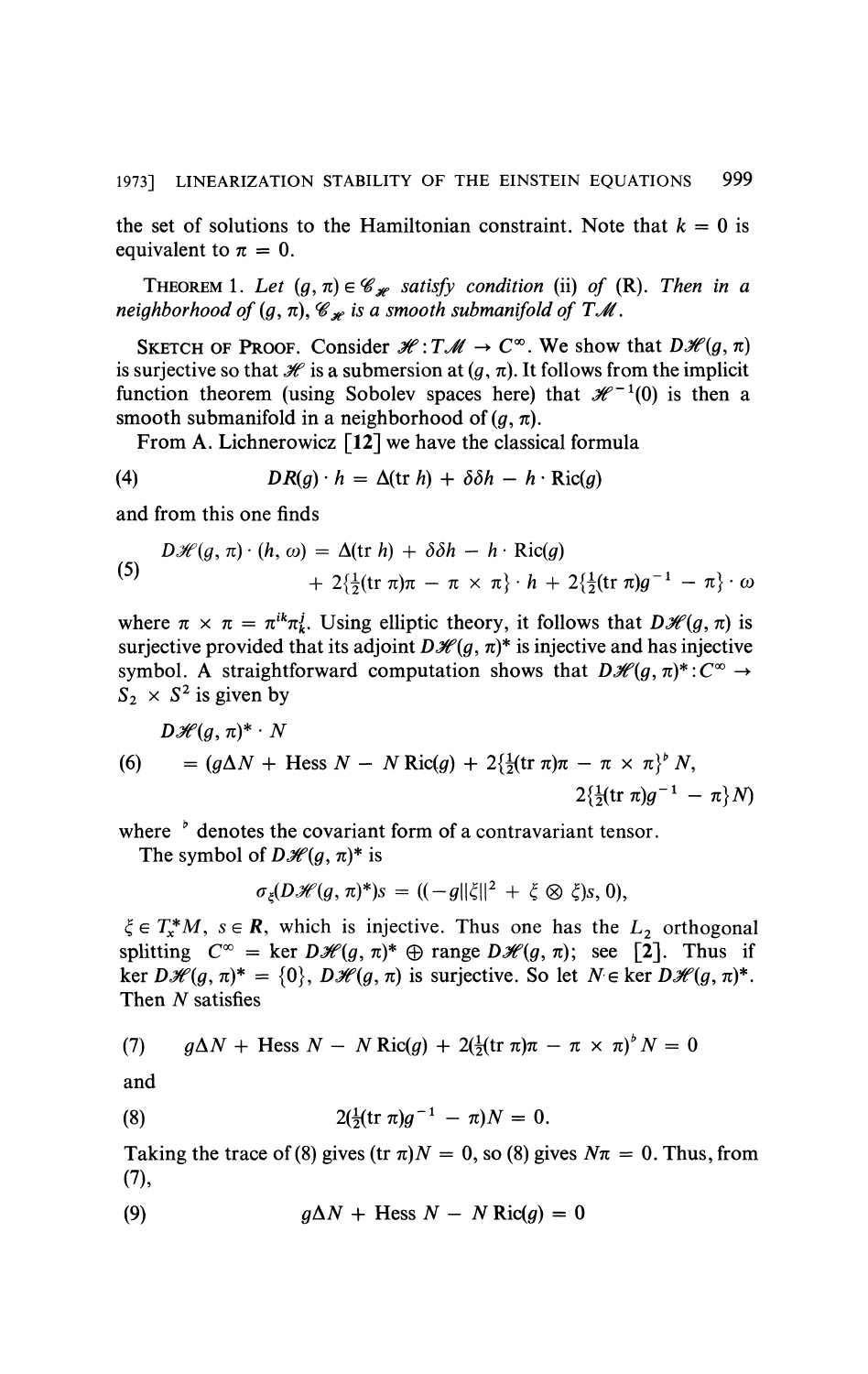whose trace gives

$$
(10) \t\t 2\Delta N - NR(g) = 0.
$$

Using  $\mathcal{H}(g, \pi) = 0$  and  $N\pi = 0$ , (10) becomes  $\Delta N = 0$ , so N is constant. If  $\pi \neq 0$ ,  $N\pi = 0$  implies  $N = 0$ . If  $\pi = 0$ , then from (7), N Ric(q) = 0. Since  $(q, \pi)$  satisfies condition (ii), *g* is not flat, so that  $Ric(q) \neq 0$  as we are on a 3-manifold and so again  $N = 0$ . Thus  $D\mathcal{H}(g, \pi)^*$  is injective so that  $D\mathcal{H}(q, \pi)$  is surjective.  $\Box$ 

If (ii) of (R) is not fulfilled, i.e., if  $\pi = 0$  and if g is flat, then  $D\mathcal{H}(q, \pi)$ is not a submersion. In fact the behavior near these points is rather different. For example, using an idea of Brill-Deser [3] one can show that *if q is flat, solutions of*  $R(g) = 0$  *near g are also flat [10], [11].* 

Next we investigate the divergence constraint. Let  $\mathscr{C}_{\delta} \subset T\mathscr{M}$ ,  $\mathscr{C}_{\delta} = \{(g, \pi) | \delta \pi = -\pi_{1}^{ij} = 0\}$ , the set of solutions to the divergence constraint. Using the expression tr  $L_x \pi = X \cdot d$  tr  $\pi - \pi \cdot L_x g$ , condition (iii) is easily seen to be equivalent to

(iii)' For a vector field X,  $L_X g = 0$  and  $L_X \pi = 0$  implies  $X = 0$ .

THEOREM 3. Let  $(g, \pi) \in \mathscr{C}_{\delta}$  satisfy the condition (iii)'. Then  $\mathscr{C}_{\delta}$  is a *smooth submanifold in a neighborhood of*  $(q, \pi)$ *.* 

SKETCH OF PROOF. One computes that  $D\delta(g, \pi): S_2 \times S^2 \to \mathcal{X}$  is given by:

(11) 
$$
D\delta(g,\pi)\cdot(h,\omega)=\delta\omega+\frac{1}{2}\pi^{jk}h_{jk}^{\;\;\vert i}-\pi^{jk}h_{j\vert k}^i-\frac{1}{2}\pi^{ij}(\text{tr}\,\mathbf{h})_{\cdot j}
$$

and its adjoint  $D\delta(q, \pi)^* : \mathcal{X} \to S_2 \times S^2$  is:

(12) 
$$
D\delta(g,\,\pi)^* \cdot X = \left( \{-\frac{1}{2}L_X\pi + \frac{1}{2}(\delta X)\pi - \frac{1}{2}(X \otimes \delta \pi + \delta \pi \otimes X) \right)^{\flat} + \frac{1}{4}(L_Xg \cdot \pi)g - \frac{1}{2}(X \cdot \delta \pi)g, \frac{1}{2}(L_Xg)^{-1}.
$$

The symbol of  $D\delta^*$  is again injective, so it suffices to show  $D\delta(q, \pi)^* \cdot X = 0$ implies  $X = 0$ . Since  $\delta \pi = 0$ , the condition  $D\delta(q, \pi)^* \cdot X = 0$  reads:

(13) 
$$
\left(-\frac{1}{2}L_X\pi + \frac{1}{2}(\delta X)\pi\right)^{\flat} + \frac{1}{4}(L_Xg \cdot \pi)g = 0
$$

and

$$
(14) \t\t\t L_X g = 0.
$$

From (14),  $\delta X = 0$  so (13) gives  $L_x \pi = 0$ . Thus  $X = 0$  by (iii)'.  $\square$ 

The regular points satisfying (iii)' are just those  $(g, \pi)$  having discrete isotropy group under the action of the diffeomorphism group acting on  $T\mathcal{M} \approx \mathcal{M} \times S^2$  by pullback.

To show that  $\mathscr{C} = \mathscr{C}_{\mathscr{H}} \cap \mathscr{C}_{\delta}$  is a submanifold, we need additional restrictions because there may be points at which the intersection is not transversal. At this point it is necessary to assume that  $(g, \pi)$  satisfies the tr  $\pi$  = constant condition (which is equivalent to tr  $k$  = constant).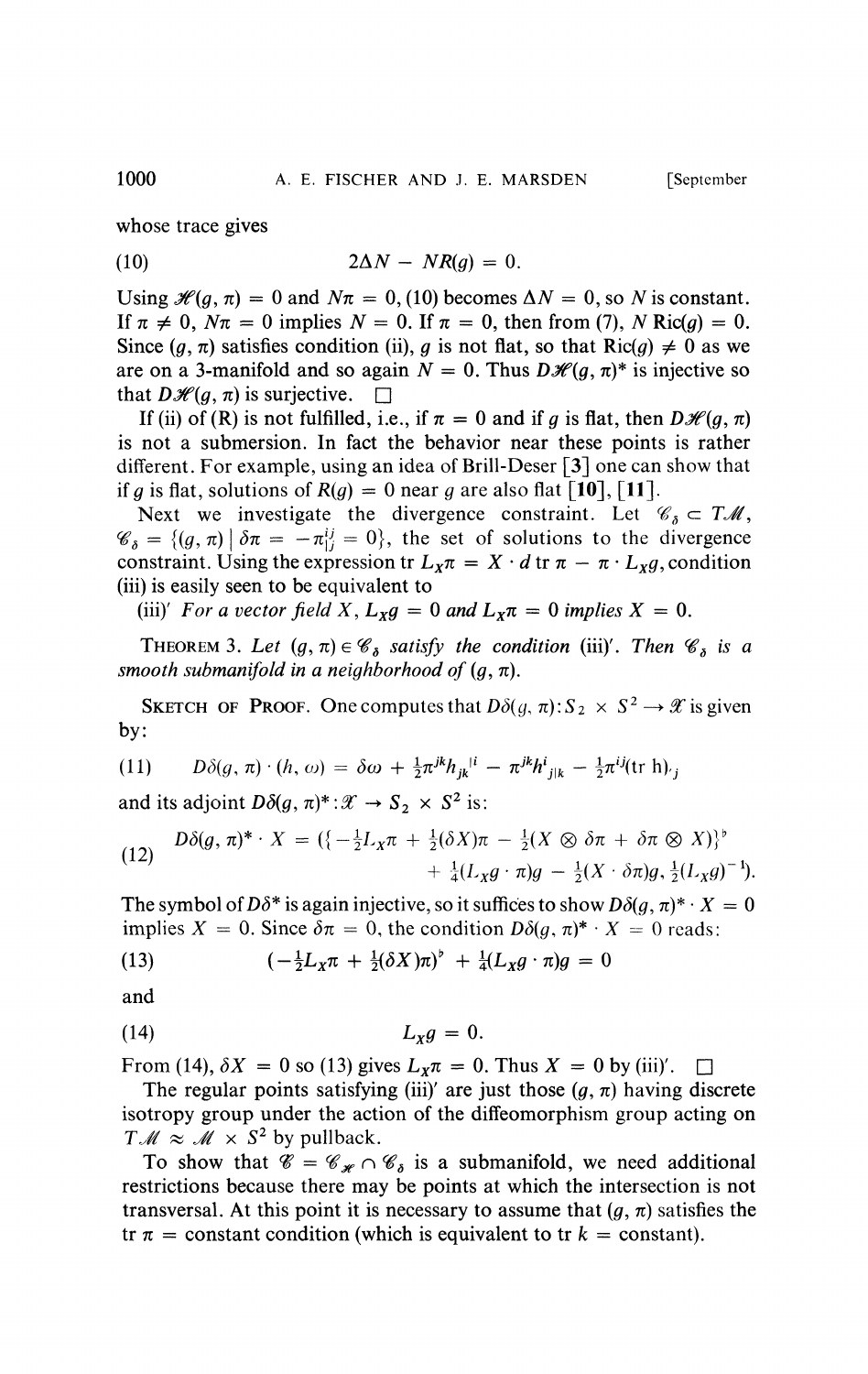THEOREM 4. Let  $(g, \pi) \in \mathscr{C}$  satisfy conditions  $(R)$ . Then in a neighborhood *of*  $(q, \pi)$ ,  $\mathscr C$  *is a smooth submanifold.* 

SKETCH OF PROOF. Consider  $\Phi = (\mathcal{H}, \delta): T\mathcal{M} \to C^{\infty} \times \mathcal{X}$ . We want to show  $D\Phi(q,\pi)$  is surjective for  $(q,\pi) \in \mathscr{C}$  and satisfying conditions (R). We know *D* $\Phi$  from (5) and (11). The adjoint map is given as follows:

$$
D\Phi(g, \pi)^*: C^{\infty} \times \mathcal{X} \to S_2 \times S^2; (N, X)
$$
  
\n
$$
\mapsto ((\Delta N)g + \text{Hess } N - N \text{ Ric}(g)
$$
  
\n
$$
+ \{2(\frac{1}{2}(\text{tr } \pi)\pi - \pi \times \pi)N - \frac{1}{2}L_X\pi
$$
  
\n
$$
+ \frac{1}{2}(\delta X)\pi - \frac{1}{2}(X \otimes \delta \pi + \delta \pi \otimes X)\}^{\flat}
$$
  
\n
$$
+ \frac{1}{4}(L_Xg \cdot \pi)g - \frac{1}{2}(X \cdot \delta \pi)g,
$$
  
\n
$$
2(\frac{1}{2}(\text{tr } \pi)g^{-1} - \pi)N + \frac{1}{2}(L_Xg)^{-1}).
$$

The symbol of this map,  $\sigma_{\xi}(D\Phi(g, \pi)^*)$ ,  $\xi \in T^*M$ , may be shown to be injective. Thus it remains to show that  $D\Phi(q, \pi)^*$  is injective. Let  $(N, X) \in \text{ker}(D\Phi(q, \pi)^*)$ . Since  $\delta \pi = 0$ , (15) gives

(16) 
$$
\frac{(\Delta N)g + \text{Hess } N - N \text{ Ric}(g)}{+ \{2(\frac{1}{2}(\text{tr } \pi)\pi - \pi \times \pi)N - \frac{1}{2}L_X\pi + \frac{1}{2}(\delta X)\pi\}^{\flat} + \frac{1}{4}(L_Xg \cdot \pi)g = 0
$$

and

(17) 
$$
2\left\{\frac{1}{2}(\text{tr }\pi)g^{-1} - \pi\right\}N + \frac{1}{2}(L_Xg)^{-1} = 0.
$$

Taking the trace and using  $\mathcal{H}(q, \pi) = 0$  gives:

(18) 
$$
2\Delta N + 2\{\pi \cdot \pi - \frac{1}{4}(\text{tr }\pi)^2\}N - \frac{1}{2}(d \text{tr }\pi) \cdot X = 0
$$

and

(19) 
$$
2\left\{\frac{1}{2}(\text{tr }\pi)g^{-1} - \pi\right\}N + \frac{1}{2}(L_Xg)^{-1} = 0.
$$

If  $\pi = 0$  then (18) gives  $N =$  constant and (16) gives  $N \text{ Ric}(q) = 0$  so  $N = 0$ , as Ric(g)  $\neq 0$  in this case. By (19), and (iii) of (R) we obtain  $X = 0$ .

If  $\pi \neq 0$ , tr  $\pi =$  constant, so (18) gives

$$
2\Delta N + 2\{\pi \cdot \pi - \frac{1}{4}(\text{tr }\pi)^2\}N = 2\Delta N + 2(\pi - \frac{1}{4}(\text{tr }\pi)g)^2N = 0.
$$

Since  $(\pi - \frac{1}{4}(\text{tr }\pi)g)^2 = (\pi - \frac{1}{4}(\text{tr }\pi)g) \cdot (\pi - \frac{1}{4}(\text{tr }\pi)g) > 0$ , we conclude that  $N = 0$ . Thus from (19),  $L_X g = 0$ , so from (16),  $L_X \pi = 0$ . Thus in either case,  $X = 0$ , so that  $D\Phi(q, \pi)^*$  is injective.  $\square$ 

4. Integration of infinitesimal deformations of Ricci flat spacetimes. As explained previously, we can use Theorem 4 to prove the following main result.

**THEOREM** 5. Let <sup>(4)</sup>g be a Lorentz metric on V satisfying  $\text{Ric}^{(4)}(g) = 0$ .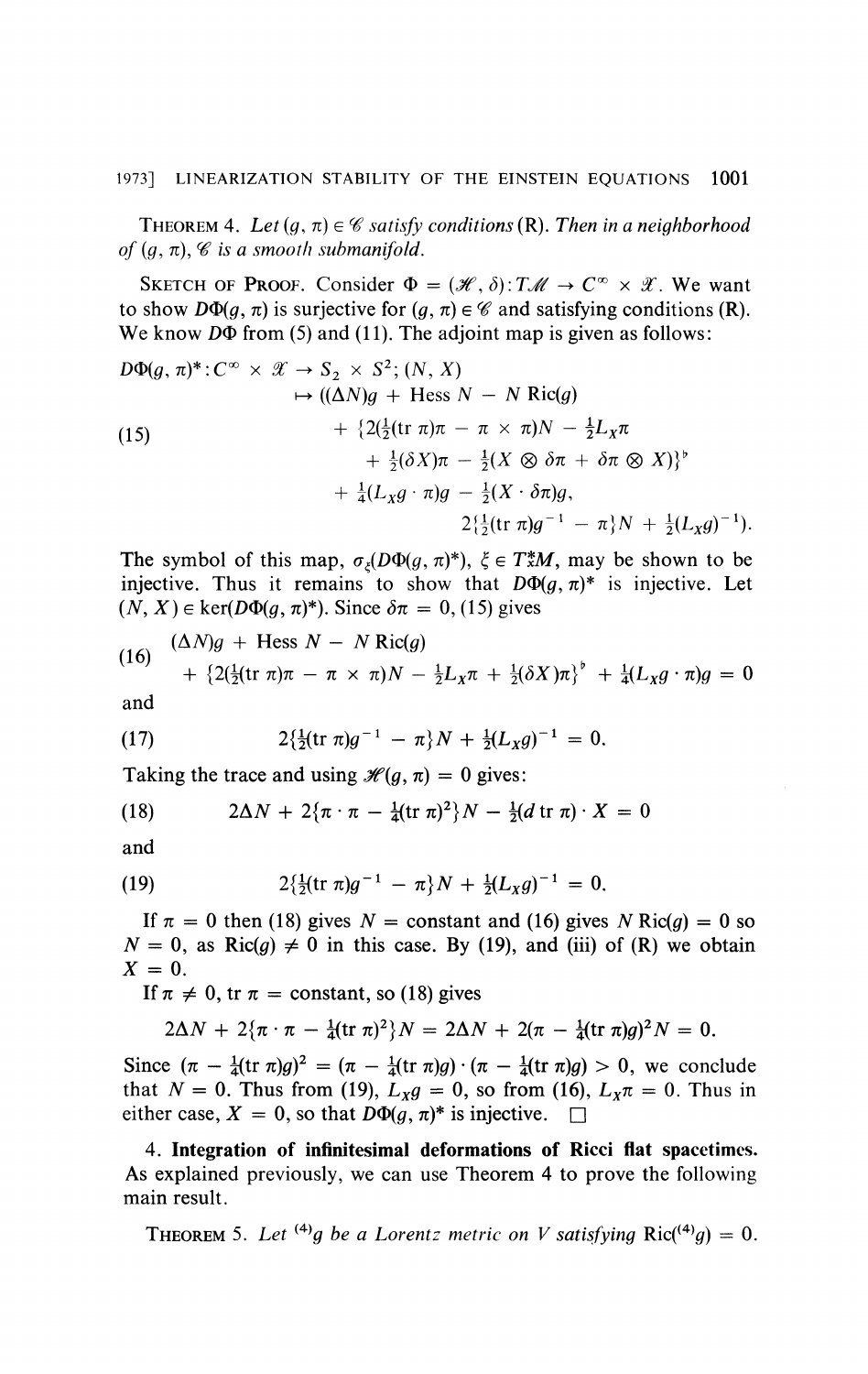Let  $(4)$ *h* satisfy the linearized equations; i.e.

(19) 
$$
D \text{ Ric} (^{(4)}g) \cdot {}^{(4)}h = \frac{1}{2} (\square_L {}^{(4)}h - \alpha {}_{(4)}g} \delta ({}^{(4)}h - \frac{1}{2} (\text{tr}^{(4)}h) {}^{(4)}g)) = 0,
$$

*where*  $\alpha_q(X) = L_Xq$  and  $\Box_L$  *is the Lichnerowicz d'Alembertian* [12].

*Let M be a compact oriented space-like hypersurface in V with induced metric g and second fundamental form k. Assume (g, k) satisfy the conditions*  (R).

Then there exists a  $\delta > 0$  and a smooth curve <sup>(4)</sup>g( $\lambda$ ) of exact solutions of  $\text{Ric}^{(4)}g(\lambda) = 0, -\delta < \lambda < \delta, \text{such that}^{(4)}g(0) = {}^{(4)}g \text{ and } d^{(4)}g(\lambda)/d\lambda|_{\lambda=0} =$  $^{(4)}h$  in a tubular neighborhood of M.

SKETCH OF PROOF. In Gaussian coordinates in a neighborhood of  $M$ ,  $^{(4)}h$  induces a deformation  $(h, \omega)$  by

$$
h_{ij} = {}^{(4)}h_{ij},
$$

$$
\omega = D(\pi^{ij}(g, \dot{g})) \cdot (h, \dot{h}) \n= \frac{1}{2} \{ -(h \times \dot{g} + \dot{g} \times h) + (\dot{h} - (\text{tr } \dot{h})g) + ((h \cdot \dot{g})g + (\text{tr } \dot{g})h) \}^{-1}
$$

where the momentum  $\pi$  in Gaussian coordinates is

$$
\pi = \pi^{ij} = \frac{1}{2} (g^{ik} g^{jl} \dot{g}_{kl} - (\text{tr } \dot{g}) g^{ij}),
$$
  

$$
\dot{g} = {}^{(4)} \dot{g}_{ij} = \partial^{(4)} g_{ij} / \partial t, \, \dot{h} = {}^{(4)} \dot{h}_{ij} = \partial^{(4)} h_{ij} / \partial t.
$$

This induced deformation  $h, \omega$  satisfies the linearized constraint equations:  $D\mathcal{H}(q,\pi)\cdot(h,\omega) = 0$ ,  $D\delta(q,\pi)\cdot(h,\omega) = 0$ . Thus by Theorem 4, we can find a curve  $(g(\lambda), \pi(\lambda)) \in \mathscr{C}$  tangent to  $(h, \omega)$  at  $(g, \pi)$ . This gives us spacetimes  $^{(4)}g(\lambda)$  defined on a neighborhood of M by the existence theory which by a transformation of coordinates can be chosen to have the desired properties.  $\square$ 

## **REFERENCES**

1. R. Arnowitt, S. Deser and C. W. Misner, *The dynamics of general relativity,* Gravitation; an Introduction to Current Research, Wiley, New York, 1962, pp. 227-265. MR 26 #1182.

2. M. Berger and D. Ebin, *Some decompositions of the space of symmetric tensors on a Riemannian manifold,* J. Differential Geometry 3 (1969), 379-392. MR **42** #993.

3. D. Brill and S. Deser, *Instability of closed spaces in general relativity* (to appear).

4. , *Variational methods and positive energy in relativity,* Ann. Physics **50** (1968), **548-570.** 

5. Y. Choquet-Bruhat and S. Deser, *On the stability of flat space,* (to appear); *Stabilité initiale de l'espace temps de Minkowski,* C.R. Acad. Sci. Paris **275** (1972), 1019-1021.

6. D. Ebin, *On the space of Riemannian metrics,* Proc. Sympos. Pure Math., vol. 15, Amer. Math. Soc, Providence, R.I., 1970, pp. 11-40.

7. A. Fischer, The theory of superspace, Relativity, Plenum Press, New York, 1970.

8. A. Fischer and J. Marsden, *The Einstein equations of evolution*—*A geometric approach,*  J. Mathematical Phys. 13 (1972), 546-568.